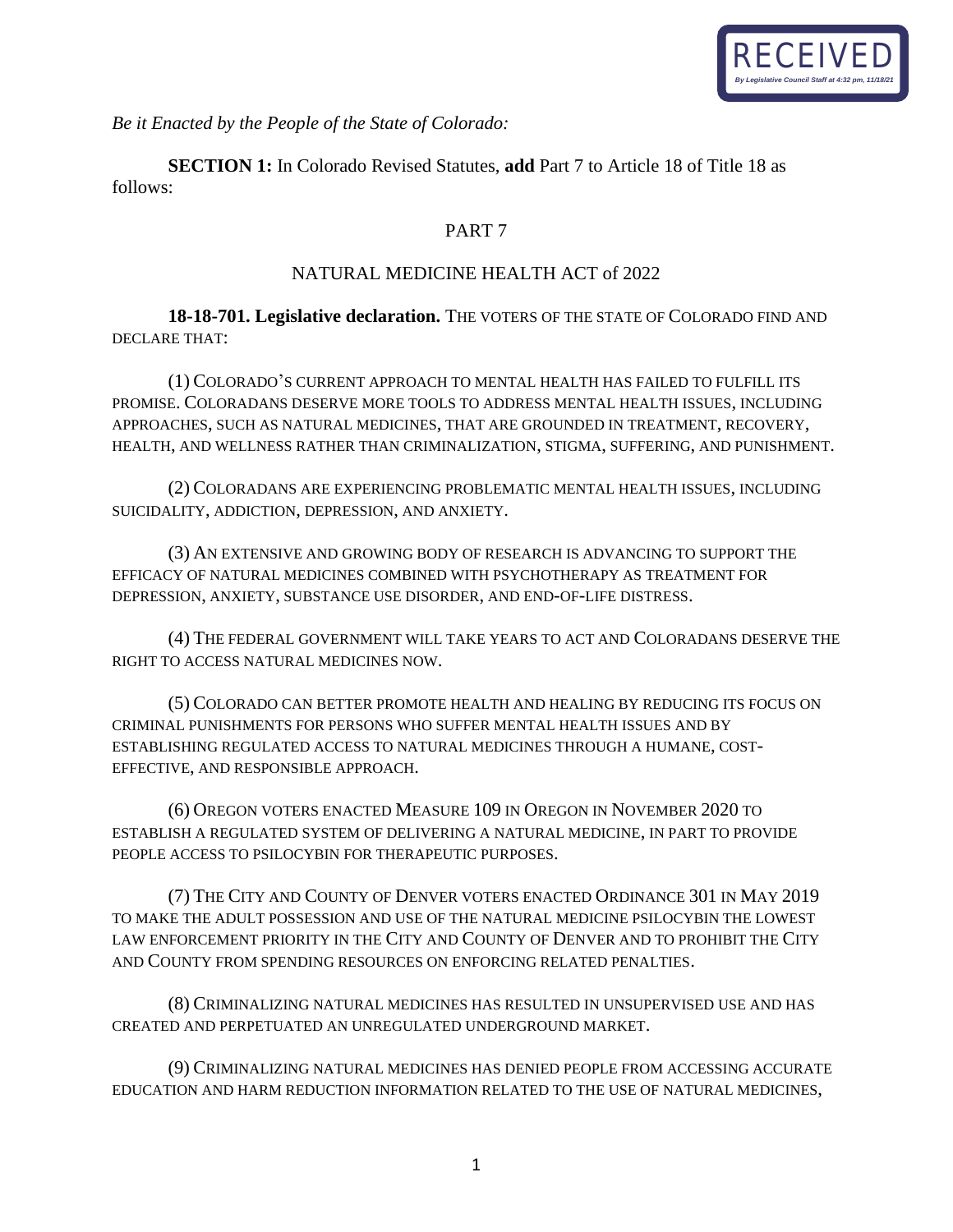AND LIMITED THE DEVELOPMENT OF APPROPRIATE TRAINING FOR FIRST-AND MULTI-RESPONDERS INCLUDING LAW ENFORCEMENT, EMERGENCY MEDICAL SERVICES, AND FIRE SERVICES.

(10) CRIMINALIZING NATURAL MEDICINES HAS PUNISHED PEOPLE FOR SEEKING ACCESS TO MEDICINES THAT A GROWING BODY OF RESEARCH SHOWS MAY HAVE EFFICACY AS TREATMENTS FOR SUICIDALITY, DEPRESSION, ANXIETY, AND SUBSTANCE USE DISORDER.

(11) THE PURPOSE OF THIS NATURAL MEDICINE HEALTH ACT OF 2022 IS TO ESTABLISH A NEW, COMPASSIONATE, AND EFFECTIVE APPROACH TO NATURAL MEDICINES BY: (a) ADOPTING A PUBLIC HEALTH AND HARM REDUCTION APPROACH TO NATURAL MEDICINES BY REMOVING CRIMINAL PENALTIES FOR PERSONAL USE FOR ADULTS AGE TWENTY-ONE (21) AND OLDER; (b) DEVELOPING AND PROMOTING PUBLIC EDUCATION RELATED TO THE USE OF NATURAL MEDICINES AND APPROPRIATE TRAINING FOR FIRST RESPONDERS; AND (c) ESTABLISHING REGULATED ACCESS BY ADULTS AGE TWENTY-ONE (21) AND OLDER TO NATURAL MEDICINES THAT SHOW PROMISE IN INCREASING WELL-BEING AND LIFE SATISFACTION AND IMPROVING MENTAL HEALTH.

(12) THE PROVISIONS OF THIS ACT SHALL BE INTERPRETED CONSISTENTLY WITH THE FINDINGS AND PURPOSES STATED IN THIS SECTION AND SHALL NOT BE LIMITED BY ANY POLICY SET FORTH IN COLORADO LAW THAT COULD CONFLICT WITH OR BE INTERPRETED TO CONFLICT WITH THE PURPOSES AND POLICY OBJECTIVES STATED IN THIS SECTION.

(13) THE PEOPLE OF THE STATE OF COLORADO FURTHER FIND AND DECLARE THAT IT IS NECESSARY TO ENSURE CONSISTENCY AND FAIRNESS IN THE APPLICATION OF THIS ACT THROUGHOUT THE STATE AND THAT, THEREFORE, THE MATTERS ADDRESSED BY THIS ACT ARE, EXCEPT AS SPECIFIED HEREIN, MATTERS OF STATEWIDE CONCERN.

**18-18-702. Definitions.** AS USED IN THIS PART 7, UNLESS THE CONTEXT OTHERWISE REQUIRES:

(1) "ADMINISTRATION SESSION" MEANS A SESSION HELD AT A HEALING CENTER OR ANOTHER LOCATION AS PERMITTED BY REGULATION ADOPTED BY THE DEPARTMENT AT WHICH A PARTICIPANT PURCHASES, CONSUMES, AND EXPERIENCES THE EFFECTS OF A NATURAL MEDICINE UNDER THE SUPERVISION OF A FACILITATOR.

(2) "DEPARTMENT" MEANS THE DEPARTMENT OF REGULATORY AGENCIES.

(3) "FACILITATOR" MEANS A PERSON LICENSED BY THE DEPARTMENT WHO:

(a) IS AT LEAST TWENTY-ONE (21) YEARS OF AGE.

(b) HAS AGREED TO PROVIDE NATURAL MEDICINE SERVICES TO A PARTICIPANT.

(c) HAS MET THE REQUIREMENTS ESTABLISHED BY THE DEPARTMENT.

A FACILITATOR MAY BE PAID COMPENSATION FOR NATURAL MEDICINE SERVICES AND MAY PROVIDE NATURAL MEDICINE SERVICES TO MORE THAN ONE PARTICIPANT AT A TIME IN GROUP ADMINISTRATIVE SESSIONS.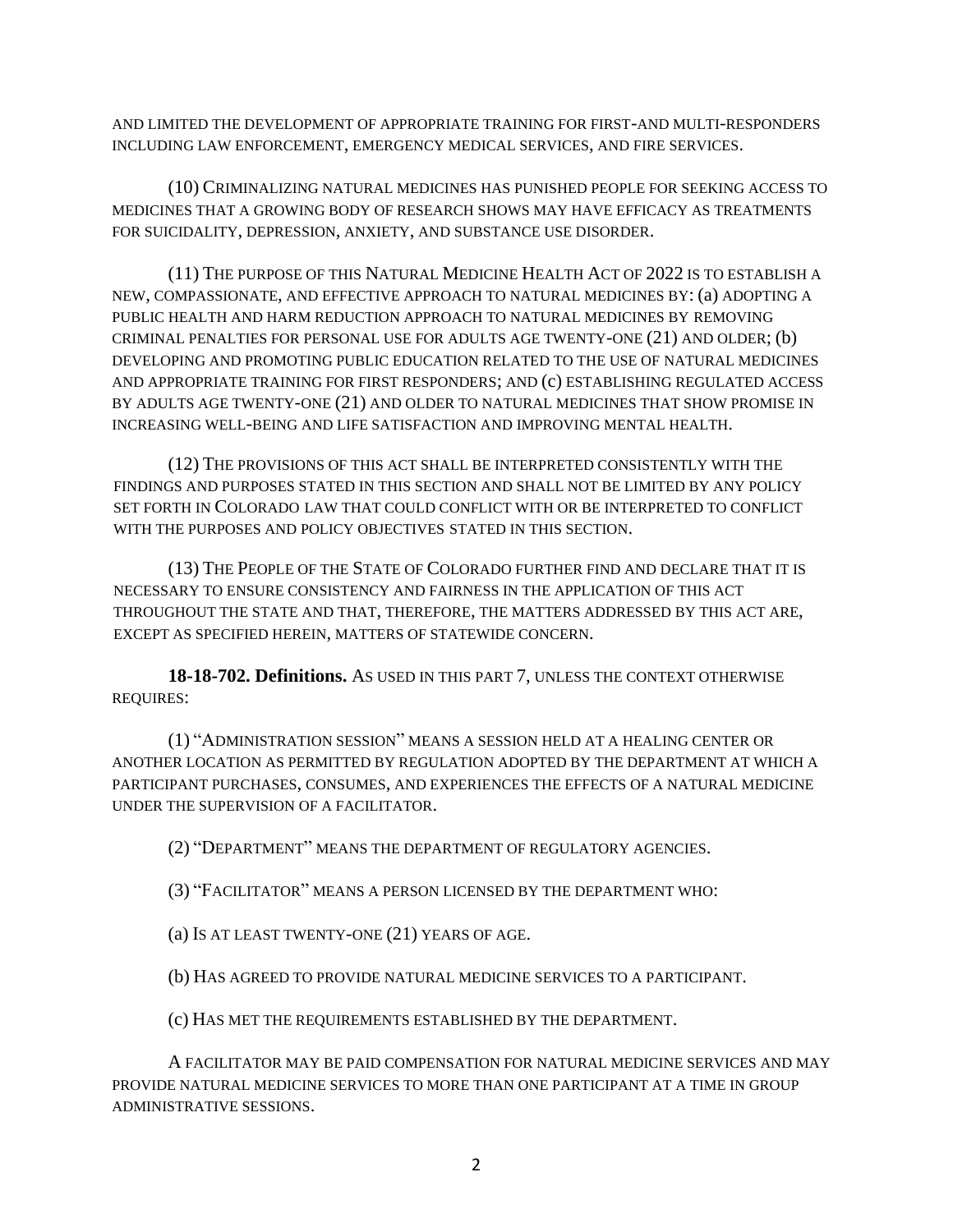(4) "HEALING CENTER" MEANS AN ENTITY LICENSED BY THE DEPARTMENT THAT IS ORGANIZED AND OPERATED AS A PERMITTED ORGANIZATION:

(a) THAT ACQUIRES, POSSESSES, CULTIVATES, MANUFACTURES, DELIVERS, TRANSFERS, TRANSPORTS, SUPPLIES, SELLS, DISPENSES NATURAL MEDICINE AND RELATED SUPPLIES, OR PROVIDES NATURAL MEDICINE FOR NATURAL MEDICINE SERVICES AT LOCATIONS PERMITTED BY THE DEPARTMENT, OR ENGAGES IN TWO OR MORE OF THESE ACTIVITIES;

(b) WHERE ADMINISTRATION SESSIONS ARE HELD;

(c) WHERE NATURAL MEDICINE SERVICES ARE PROVIDED BY A FACILITATOR.

A HEALING CENTER MAY RECEIVE PAYMENT FOR SERVICES PROVIDED.

(5) "INTEGRATION SESSION" MEANS A MEETING BETWEEN A PARTICIPANT AND FACILITATOR THAT OCCURS AFTER THE PARTICIPANT HAS COMPLETED AN ADMINISTRATION SESSION.

(6) "LOCALITY" MEANS A COUNTY, MUNICIPALITY, OR CITY AND COUNTY.

(7) "PARTICIPANT" MEANS A PERSON TWENTY-ONE (21) YEARS OF AGE OR OLDER WHO PURCHASES NATURAL MEDICINE FROM A HEALING CENTER AND OBTAINS NATURAL MEDICINE SERVICES FROM A FACILITATOR.

(8) "PERMITTED ORGANIZATION" MEANS AN ENTITY OR AN ASSOCIATION OF ENTITIES THAT MEETS THE STANDARDS SET BY THE DEPARTMENT TO BE A POSITIVE IMPACT ORGANIZATION AFTER THE DEPARTMENT OR AN AUTHORIZED THIRD-PARTY EVALUATES THE PERMITTED ORGANIZATION'S CURRENT AND PROPOSED LEGAL STRUCTURE AND BUSINESS OPERATIONS FOR ENVIRONMENTAL SUSTAINABILITY, SOCIAL RESPONSIBILITY, AND GOOD GOVERNANCE.

(9) "NATURAL MEDICINE" MEANS (a) THE FOLLOWING SUBSTANCES IN ANY FORM WHICH WOULD CAUSE SUCH PLANT OR FUNGUS TO BE DESCRIBED IN THE COLORADO UNIFORM CONTROLLED SUBSTANCES ACT LOCATED IN ARTICLE 18 OF THE COLORADO CRIMINAL CODE: PSILOCYBIN OR PSILOCYN; OR (b) ANY OTHER PLANT OR FUNGI SUBSTANCE CONTROLLED BY THE COLORADO UNIFORM CONTROLLED SUBSTANCE ACT PERMITTED BY REGULATION OF THE DEPARTMENT PROVIDED THAT THE ADDED SUBSTANCE FURTHERS THE INTENT OF THE PURPOSE OF THIS ACT.

(10) "NATURAL MEDICINE SERVICES" MEANS SERVICES PROVIDED BY A FACILITATOR TO A PARTICIPANT BEFORE, DURING, AND AFTER THE PARTICIPANT'S CONSUMPTION OF NATURAL MEDICINE, INCLUDING, AT MINIMUM:

(a) A PREPARATION SESSION;

(b) AN ADMINISTRATION SESSION; AND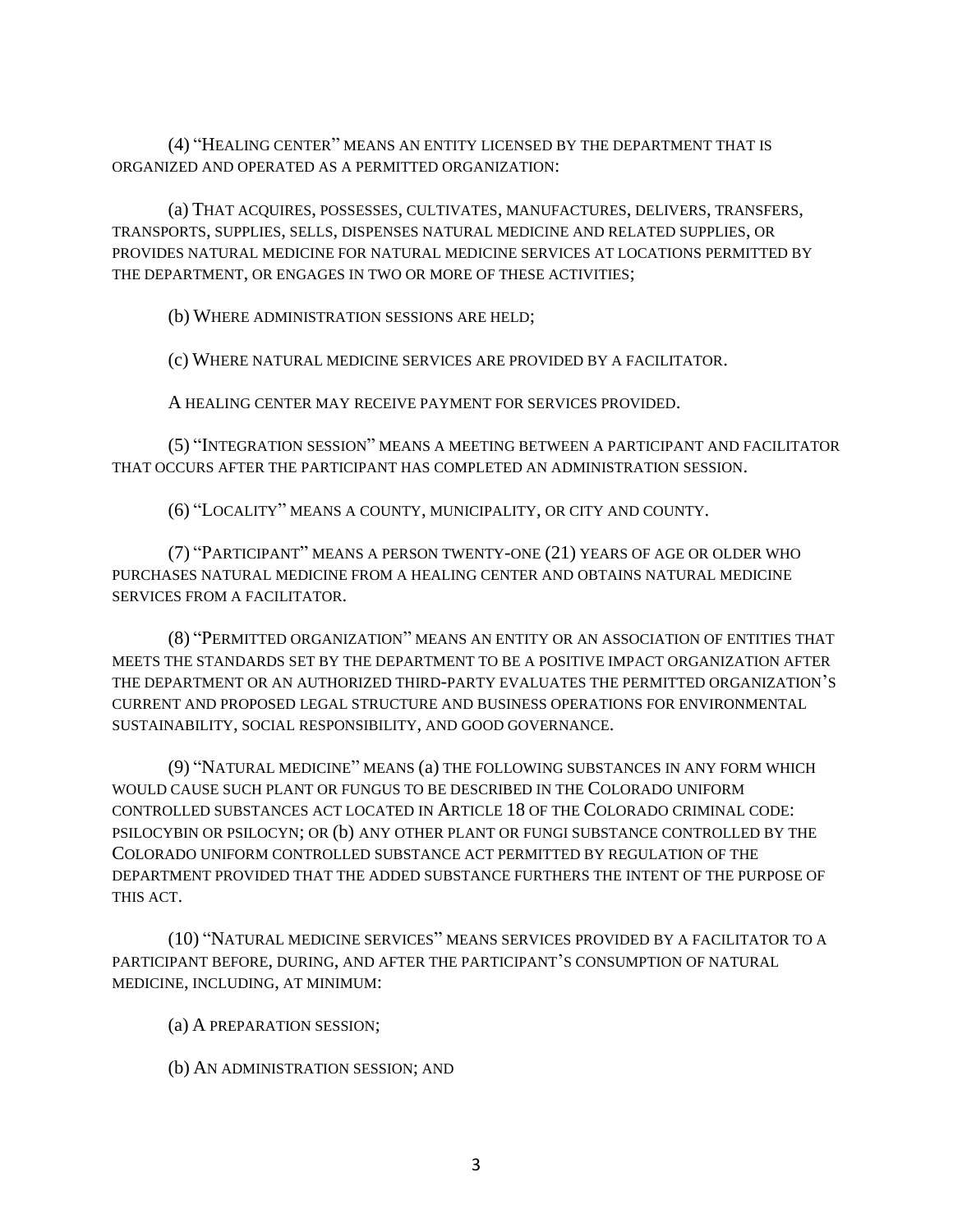(c) AN INTEGRATION SESSION.

(11) "PREPARATION SESSION" MEANS A MEETING BETWEEN A PARTICIPANT AND A FACILITATOR THAT OCCURS BEFORE THE PARTICIPANT PARTICIPATES IN THE ADMINISTRATION SESSION.

**18-18-703. Regulated access program.** (1) THE REGULATED ACCESS PROGRAM IS ESTABLISHED AND THE DEPARTMENT SHALL REGULATE THE MANUFACTURE, TESTING, STORAGE, TRANSPORT, DELIVERY, SALE, AND PURCHASE OF NATURAL MEDICINES BY AND BETWEEN HEALING CENTERS AND OTHER PERMITTED ENTITIES AND THE PROVISION OF NATURAL MEDICINE SERVICES TO PERSONS TWENTY-ONE (21) YEARS OF AGE AND OLDER.

(2) NOT LATER THAN SEPTEMBER 30, 2023, THE DEPARTMENT SHALL ADOPT RULES AND REGULATIONS TO ESTABLISH THE QUALIFICATIONS, EDUCATION, AND TRAINING REQUIREMENTS THAT FACILITATORS MUST MEET PRIOR TO PROVIDING NATURAL MEDICINE SERVICES, AND TO APPROVE ANY REQUIRED TRAINING PROGRAMS.

(3) NOT LATER THAN JULY 1, 2024, THE DEPARTMENT SHALL ADOPT RULES AND REGULATIONS NECESSARY TO IMPLEMENT THE REGULATED ACCESS PROGRAM AND SHALL BEGIN ACCEPTING APPLICATIONS FOR LICENSURE BY THAT DATE WITH DECISIONS MADE ON ALL LICENSING APPLICATIONS WITHIN 60 DAYS OF RECEIVING THE APPLICATION.

(4) IN CARRYING OUT ITS DUTIES UNDER THIS PART, THE DEPARTMENT MAY CONSULT WITH EXPERTS IN THE AREAS OF PSYCHEDELIC THERAPY, MEDICINE, RESEARCH; MYCOLOGY AND NATURAL MEDICINE CULTIVATION; CORPORATE SOCIAL RESPONSIBILITY, ENVIRONMENTAL SUSTAINABILITY; RELIGIOUS USE; PUBLIC HEALTH; DRUG POLICY AND HARM REDUCTION; LAW ENFORCEMENT, EMERGENCY MEDICAL SERVICES, AND FIRST RESPONDERS; VETERANS; MENTAL AND BEHAVIORAL HEALTH PROVIDERS; TRADITIONAL INDIGENOUS USE OF PSYCHEDELIC SUBSTANCES; HEALTH AND ECONOMIC EQUITY; HEALTH CARE INSURANCE AND HEALTH CARE POLICY; AND ANY OTHER INDIVIDUAL OR ENTITY THE DEPARTMENT FINDS NECESSARY.

(5) THE RULES AND REGULATIONS ADOPTED BY THE DEPARTMENT SHALL INCLUDE, BUT ARE NOT NECESSARILY LIMITED TO, RULES AND REGULATIONS TO:

(a) ESTABLISH THE REQUIREMENTS GOVERNING THE SAFE PROVISION OF NATURAL MEDICINE SERVICES TO PARTICIPANTS THAT INCLUDE:

(I) HOLDING AND VERIFYING COMPLETION OF A PREPARATION SESSION, AN ADMINISTRATION SESSION, AND AN INTEGRATION SESSION.

(II) HEALTH AND SAFETY WARNINGS THAT MUST BE PROVIDED TO PARTICIPANTS BEFORE NATURAL MEDICINE SERVICES BEGIN.

(III) EDUCATIONAL MATERIALS THAT MUST BE PROVIDED TO PARTICIPANTS BEFORE NATURAL MEDICINE SERVICES BEGIN.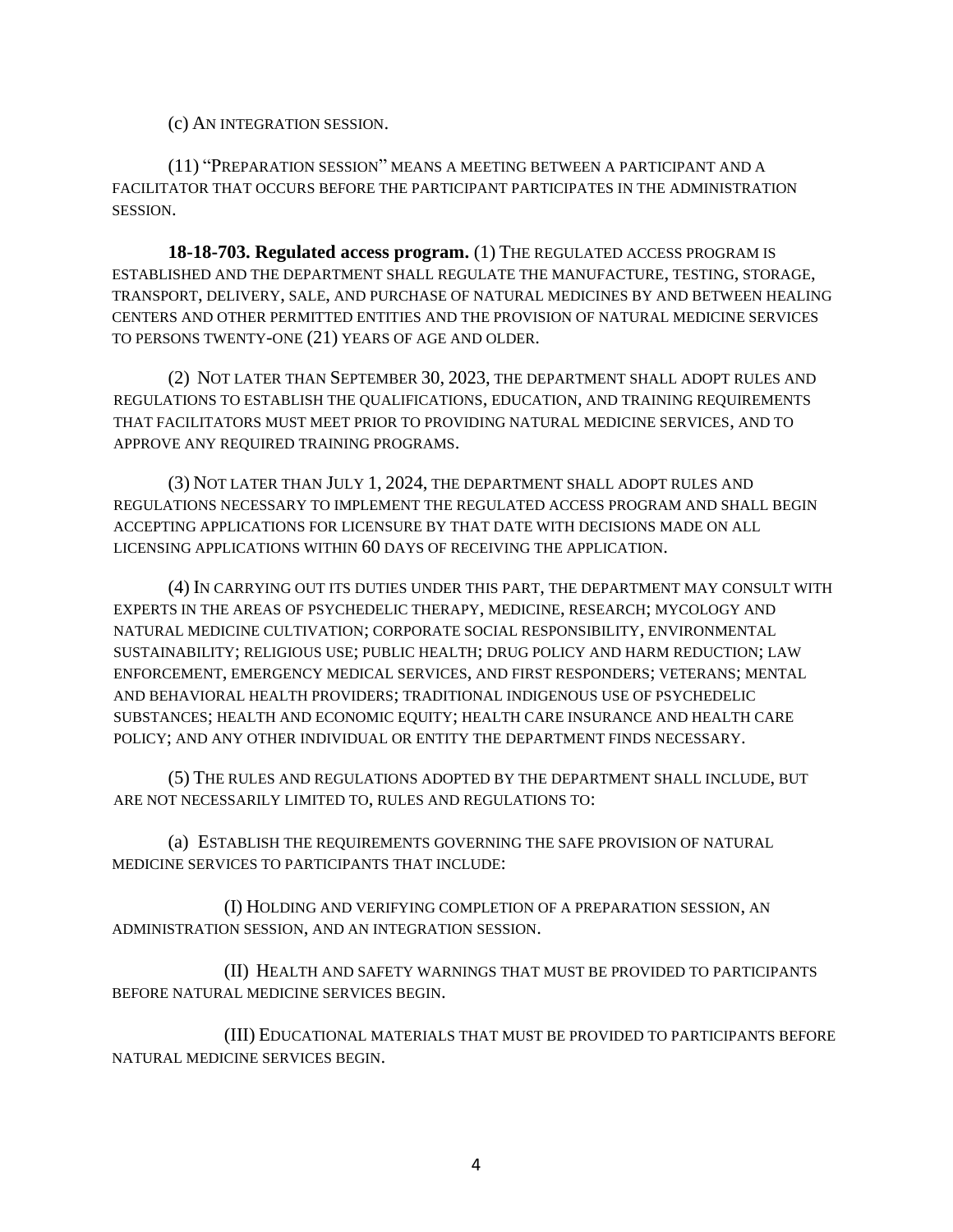(IV) THE FORM THAT EACH HEALING CENTER, FACILITATOR, AND PARTICIPANT MUST SIGN BEFORE PROVIDING OR RECEIVING NATURAL MEDICINE SERVICES VERIFYING THAT THE PARTICIPANT WAS PROVIDED ACCURATE AND COMPLETE HEALTH INFORMATION AND INFORMED OF IDENTIFIED RISK FACTORS AND CONTRAINDICATIONS.

(V) PROPER SUPERVISION DURING THE ADMINISTRATIVE SESSION AND SAFE TRANSPORTATION FOR THE PARTICIPANT WHEN THE SESSION IS COMPLETE.

(VI) PROVISIONS FOR GROUP ADMINISTRATIVE SESSIONS WHERE ONE OR MORE FACILITATORS PROVIDE NATURAL MEDICINE SERVICES TO MORE THAN ONE PARTICIPANT AS PART OF THE SAME ADMINISTRATION SESSION.

(VII) PROVISIONS TO ALLOW A FACILITATOR OR A HEALING CENTER TO REFUSE TO PROVIDE NATURAL MEDICINE SERVICES TO A PARTICIPANT.

(VIII) THE REQUIREMENTS AND STANDARDS FOR INDEPENDENT TESTING OF NATURAL MEDICINE FOR CONCENTRATION AND CONTAMINANTS, TO THE EXTENT AVAILABLE TECHNOLOGY REASONABLY PERMITS.

(IX) THE LICENSURE OF ENTITIES PERMITTED TO ENGAGE IN THE TESTING OF NATURAL MEDICINE FOR USE IN NATURAL MEDICINE SERVICES OR OTHERWISE.

(X) THE STANDARDS FOR ADVERTISING AND MARKETING NATURAL MEDICINE AND NATURAL MEDICINE SERVICES.

(XI) A PROCESS FOR THE DEPARTMENT TO CLASSIFY ADDITIONAL CONTROLLED SUBSTANCES AS NATURAL MEDICINES UNDER THIS ACT IF CONSISTENT WITH THE PURPOSES OF THIS ACT.

(b) ESTABLISH THE REQUIREMENTS GOVERNING THE LICENSING AND PRACTICE OF FACILITATORS THAT INCLUDE:

(I) THE FORM AND CONTENT OF LICENSE AND RENEWAL APPLICATIONS FOR FACILITATORS SUBMITTED UNDER THIS PART.

(II) THE QUALIFICATIONS, EDUCATION, AND TRAINING REQUIREMENTS THAT FACILITATORS MUST MEET PRIOR TO PROVIDING NATURAL MEDICINE SERVICES. THE REQUIREMENTS SHALL:

(A) BE TIERED SO AS TO REQUIRE VARYING LEVELS OF EDUCATION AND TRAINING DEPENDING ON THE PARTICIPANTS THE FACILITATOR WILL BE WORKING WITH AND THE SERVICES THE FACILITATOR WILL BE PROVIDING.

(B) INCLUDE EDUCATION AND TRAINING ON CLIENT SAFETY; CONTRAINDICATIONS; MENTAL HEALTH; SOCIAL AND CULTURAL CONSIDERATIONS; PREPARATION; SET AND SETTING; INTEGRATION; AND ETHICS.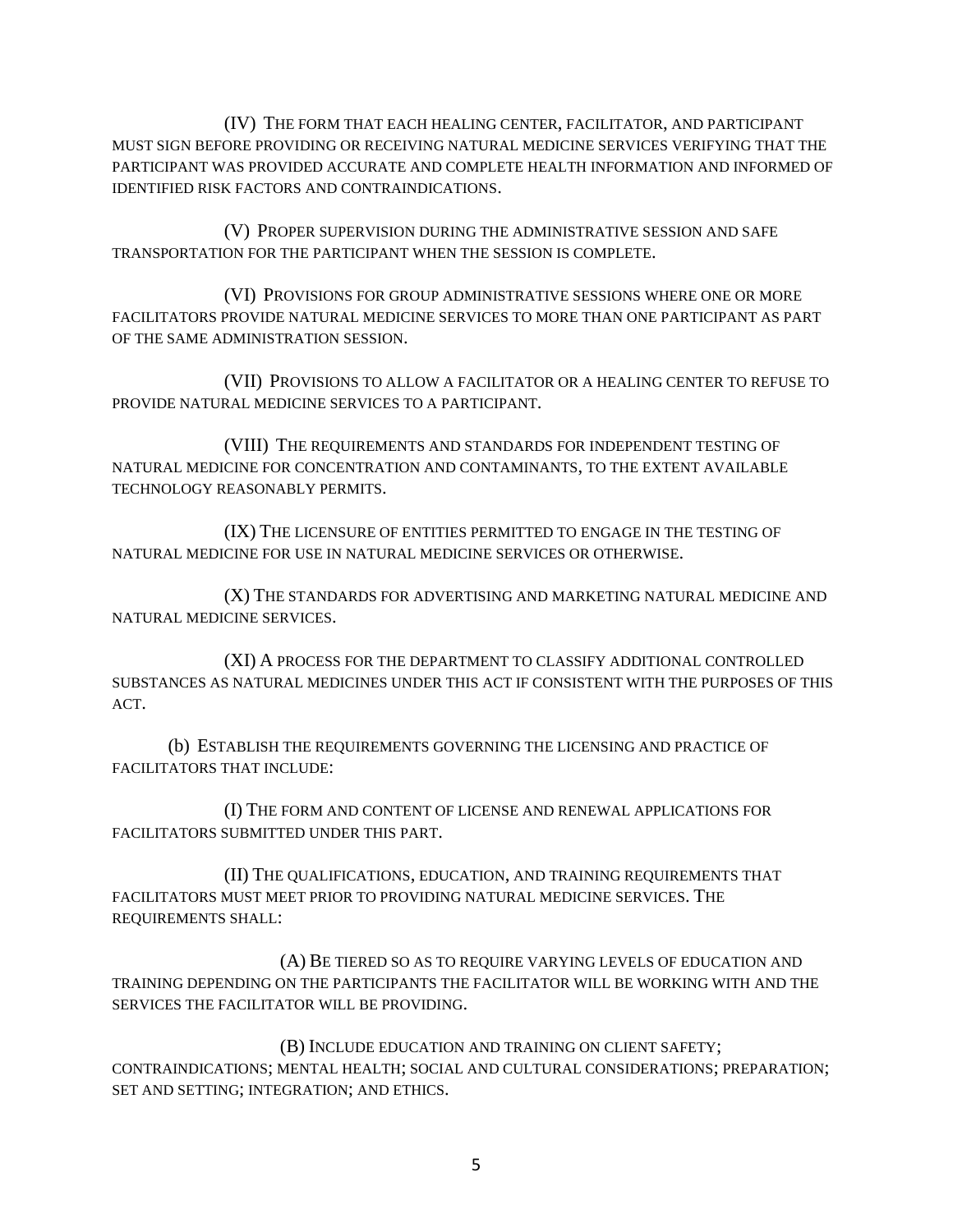(C) ALLOW FOR LIMITED WAIVERS OF EDUCATION AND TRAINING REQUIREMENTS BASED ON AN APPLICANT'S PRIOR EXPERIENCE, TRAINING, OR SKILL, INCLUDING, BUT NOT NECESSARILY LIMITED TO, WITH NATURAL MEDICINES.

(D) NOT IMPOSE UNREASONABLE FINANCIAL OR LOGISTICAL BARRIERS.

(E) NOT REQUIRE A PROFESSIONAL LICENSE OR PROFESSIONAL DEGREE OTHER THAN A FACILITATOR LICENSE GRANTED PURSUANT TO THIS SECTION.

(III) OVERSIGHT AND SUPERVISION REQUIREMENTS FOR FACILITATORS, INCLUDING PROFESSIONAL RESPONSIBILITY STANDARDS AND CONTINUING EDUCATION REQUIREMENTS.

(IV) A COMPLAINT, REVIEW, AND DISCIPLINARY PROCESS FOR FACILITATORS WHO ENGAGE IN MISCONDUCT.

(V) RECORDKEEPING, PRIVACY, AND CONFIDENTIALITY REQUIREMENTS FOR FACILITATORS, PROVIDED SUCH RECORD KEEPING DOES NOT RESULT IN THE DISCLOSURE TO THE PUBLIC OR ANY GOVERNMENT AGENCY OF PERSONALLY IDENTIFIABLE INFORMATION OF PARTICIPANTS.

(VI) PROCEDURES FOR SUSPENDING OR REVOKING THE LICENSES OF FACILITATORS WHO VIOLATE THE PROVISIONS OF THIS PART OR THE RULES ADOPTED BY THE DEPARTMENT.

(c) ESTABLISH THE REQUIREMENTS GOVERNING THE LICENSING AND OPERATION OF HEALING CENTERS THAT INCLUDE:

(I) QUALIFICATIONS FOR LICENSURE AND RENEWAL, INCLUDING STANDARDS AROUND QUALIFYING AND REQUALIFYING AS A PERMITTED ORGANIZATION.

(II) OVERSIGHT REQUIREMENTS FOR HEALING CENTERS.

(III) RECORDKEEPING, PRIVACY, AND CONFIDENTIALITY REQUIREMENTS FOR HEALING CENTERS, PROVIDED SUCH RECORD KEEPING DOES NOT RESULT IN THE DISCLOSURE TO THE PUBLIC OR ANY GOVERNMENT AGENCY OF PERSONALLY IDENTIFIABLE INFORMATION OF PARTICIPANTS.

(IV) SECURITY REQUIREMENTS FOR HEALING CENTERS, INCLUDING REQUIREMENTS FOR PROTECTION OF EACH LICENSED HEALING CENTER LOCATION BY A FULLY OPERATIONAL SECURITY ALARM SYSTEM.

(V) PROCEDURES FOR SUSPENDING OR REVOKING THE LICENSES OF HEALING CENTERS THAT VIOLATE THE PROVISIONS OF THIS PART OR THE RULES ADOPTED BY THE DEPARTMENT.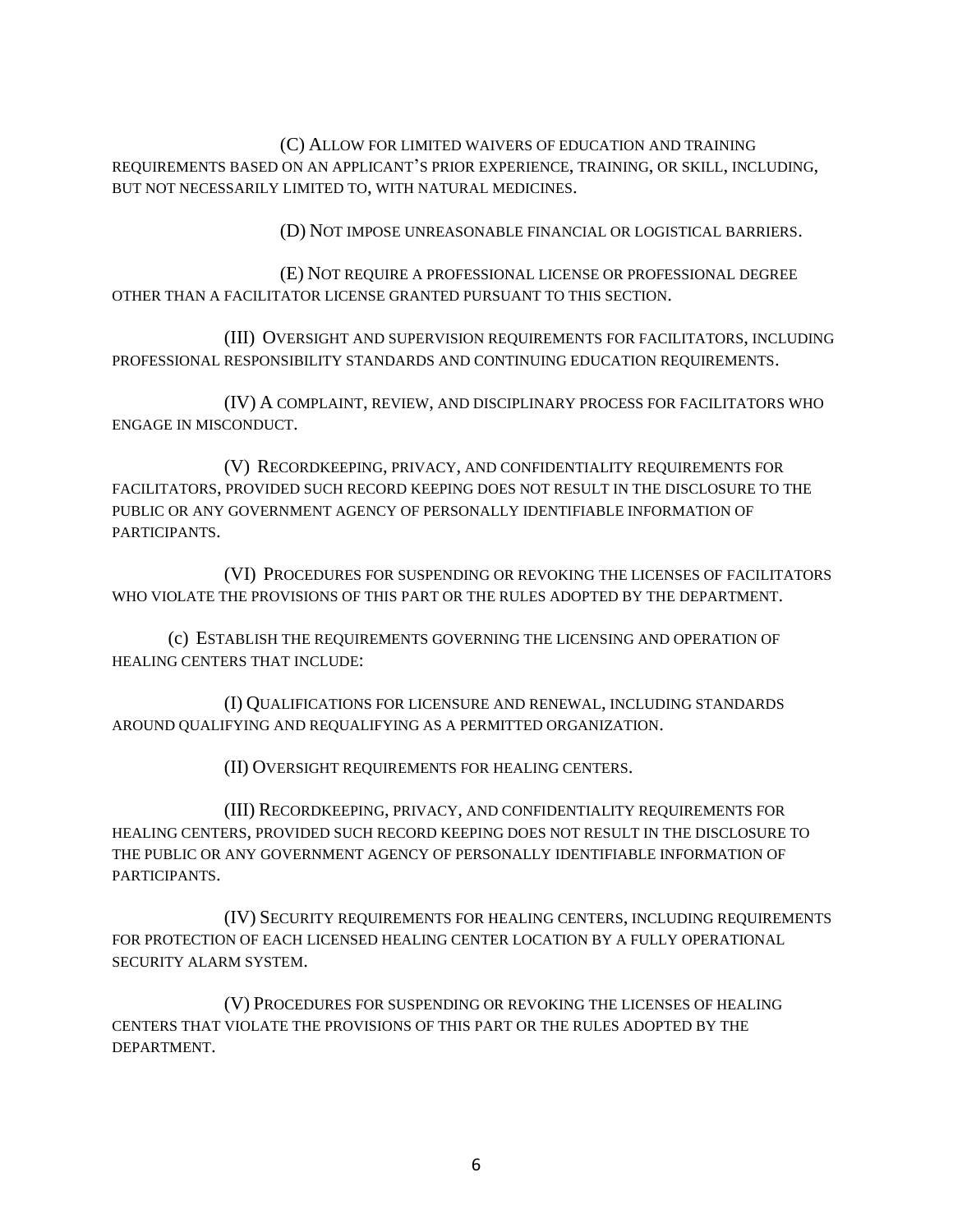(VI) PERMISSIBLE FINANCIAL RELATIONSHIPS BETWEEN LICENSED HEALING CENTERS, FACILITATORS, AND NON-LICENSED ENTITIES.

(VII) PROCEDURES AND POLICIES TO ENSURE STATEWIDE ACCESS TO HEALING CENTERS AND NATURAL MEDICINE SERVICES.

(VIII) RULES THAT ALLOW FOR HEALING CENTERS TO SHARE THE SAME PREMISES WITH OTHER HEALING CENTERS OR TO SHARE THE SAME PREMISES WITH OTHER LOCATIONS LICENSED TO PROVIDE HEALTH RELATED SERVICES.

(IX) RULES THAT ALLOW FOR LOCATIONS NOT OWNED BY A HEALING CENTER WHERE NATURAL MEDICINE SERVICES MAY BE PROVIDED BY LICENSED FACILITATORS, INCLUDING, BUT NOT NECESSARILY LIMITED TO, OTHER LOCATIONS LICENSED TO PROVIDE HEALTH RELATED SERVICES AND PRIVATE RESIDENCES AS PERMITTED BY THE DEPARTMENT.

(d) ESTABLISH PROCEDURES AND POLICIES TO PROMOTE THE LICENSING OF AND THE PROVISION OF NATURAL MEDICINE SERVICES TO PERSONS FROM COMMUNITIES THAT HAVE BEEN DISPROPORTIONATELY HARMED BY HIGH RATES OF ARREST; WHO FACE BARRIERS TO ACCESS TO HEALTH CARE; THAT HAVE A TRADITIONAL OR INDIGENOUS HISTORY WITH NATURAL MEDICINES; OR WHO ARE VETERANS THAT INCLUDE, BUT ARE NOT LIMITED TO:

(I) REDUCED FEES FOR LICENSURE AND FACILITATOR TRAINING.

(II) REDUCED COST OF NATURAL MEDICINE SERVICES, INCLUDING SLIDING SCALE FEES FOR LOW INCOME INDIVIDUALS.

(III) INCENTIVIZING GEOGRAPHIC AND CULTURAL DIVERSITY IN LICENSING AND THE PROVISION AND AVAILABILITY OF NATURAL MEDICINE SERVICES.

(e) ESTABLISH APPLICATION, LICENSING, AND RENEWAL FEES FOR HEALING CENTER AND FACILITATOR LICENSES. THE FEES SHALL BE:

(I) SUFFICIENT, BUT SHALL NOT EXCEED THE AMOUNT NECESSARY, TO COVER THE COST OF ADMINISTERING THE REGULATED ACCESS PROGRAM.

(II) FOR LICENSING AND RENEWAL FEES, SCALED BASED ON EITHER THE VOLUME OF BUSINESS OF THE LICENSEE OR THE GROSS ANNUAL REVENUE OF THE LICENSEE.

(f) DEVELOP AND PROMOTE ACCURATE PUBLIC EDUCATION CAMPAIGNS RELATED TO THE USE OF NATURAL MEDICINE, INCLUDING BUT NOT LIMITED TO PUBLIC SERVICE ANNOUNCEMENTS, EDUCATIONAL CURRICULA, AND APPROPRIATE CRISIS RESPONSE, AND APPROPRIATE TRAINING FOR FIRST-AND MULTI-RESPONDERS INCLUDING LAW ENFORCEMENT, EMERGENCY MEDICAL SERVICES, AND FIRE SERVICES.

(g) STUDY AND DELIVER RECOMMENDATIONS TO THE LEGISLATURE REGARDING THE REGULATION OF DOSAGE FOR OFF-SITE USE OF NATURAL MEDICINES.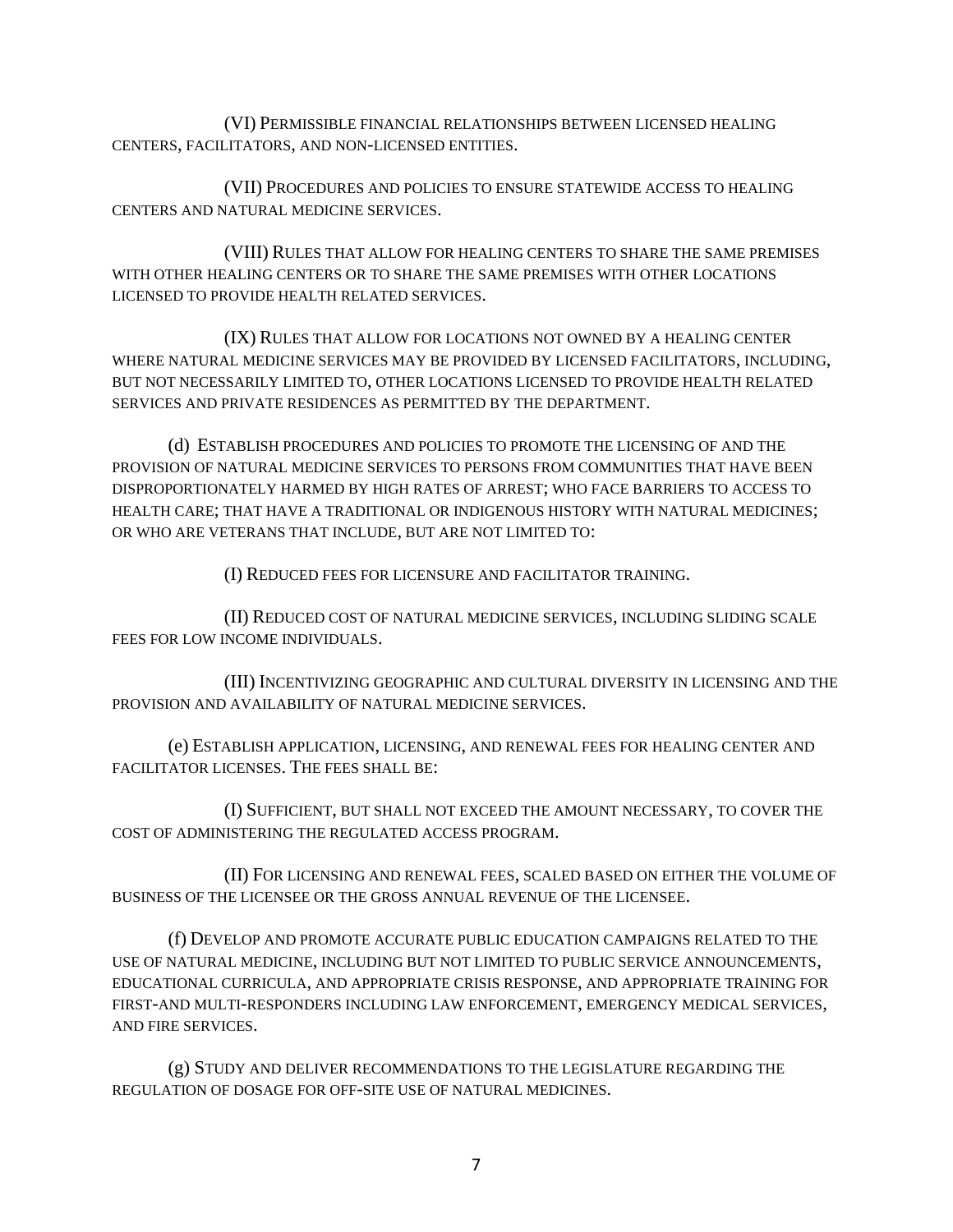(h) COLLECT AND ANNUALLY PUBLISH DATA ON THE IMPLEMENTATION AND OUTCOMES OF THE REGULATED ACCESS PROGRAM IN ACCORDANCE WITH GOOD DATA AND PRIVACY PRACTICES AND THAT DOES NOT DISCLOSE ANY IDENTIFYING INFORMATION ABOUT INDIVIDUAL LICENSEES OR PARTICIPANTS.

(i) ADOPT, AMEND, AND REPEAL RULES AS NECESSARY TO CARRY OUT THE INTENTS AND PURPOSES OF THIS ACT AND TO PROTECT THE PUBLIC HEALTH AND SAFETY.

(6) THE DEPARTMENT SHALL HAVE THE AUTHORITY TO CREATE AND ISSUE ANY ADDITIONAL TYPES OF LICENSES AND REGISTRATIONS IT DEEMS NECESSARY TO CARRY OUT THE INTENTS AND PURPOSES OF THE REGULATED ACCESS PROGRAM, INCLUDING ALLOWING NATURAL MEDICINE SERVICES TO BE PROVIDED AT OTHER TYPES OF LICENSED HEALTH FACILITIES OR BY INDIVIDUALS IN ORDER TO INCREASE ACCESS TO AND THE AVAILABILITY OF NATURAL MEDICINE SERVICES.

(7) THE DEPARTMENT SHALL ADOPT, AMEND, AND RESCIND ALL RULES AND REGULATIONS IN ACCORDANCE WITH THE STATE ADMINISTRATIVE PROCEDURE ACT, ARTICLE 4 OF TITLE 24, C.R.S., AS AMENDED, AND THE REGULATIONS PROMULGATED THEREUNDER.

**18-18-704. Regulated access program fund.** (1) THE REGULATED ACCESS PROGRAM FUND IS HEREBY CREATED IN THE STATE TREASURY. THE FUND IS ADMINISTERED BY THE DEPARTMENT AND CONSISTS OF ALL MONEY FROM FEES COLLECTED UNDER THIS PART. ALL INTEREST AND INCOME EARNED ON THE DEPOSIT AND INVESTMENT OF MONEY IN THE FUND MUST BE CREDITED TO THE FUND AND MUST NOT BE TRANSFERRED TO THE GENERAL FUND OR ANY OTHER STATE FUND AT THE END OF ANY STATE FISCAL YEAR.

(2) THE MONEY IN THE FUND IS CONTINUALLY APPROPRIATED TO THE DEPARTMENT FOR THE DIRECT AND INDIRECT COSTS OF CARRYING OUT THE PROVISIONS OF THIS PART.

**18-18-705. Localities.** (1) A LOCALITY MAY REGULATE THE TIME, PLACE, AND MANNER OF THE OPERATION OF HEALING CENTERS LICENSED PURSUANT TO THIS PART WITHIN ITS BOUNDARIES.

(2) A LOCALITY MAY BAN AND COMPLETELY PROHIBIT THE ESTABLISHMENT AND OPERATION OF HEALING CENTERS LICENSED PURSUANT TO THIS PART WITHIN ITS BOUNDARIES.

(3) A LOCALITY MAY PROHIBIT A LICENSED HEALTH FACILITY FROM PROVIDING NATURAL MEDICINE SERVICES WITHIN ITS BOUNDARIES.

(4) A LOCALITY MAY NOT PROHIBIT THE TRANSPORTATION OF NATURAL MEDICINE THROUGH ITS JURISDICTION ON PUBLIC ROADS BY A LICENSEE OR AS OTHERWISE ALLOWED BY THIS PART.

(5) A LOCALITY MAY ENACT LAWS IMPOSING LESSER CRIMINAL OR CIVIL PENALTIES THAN PROVIDED BY THIS ACT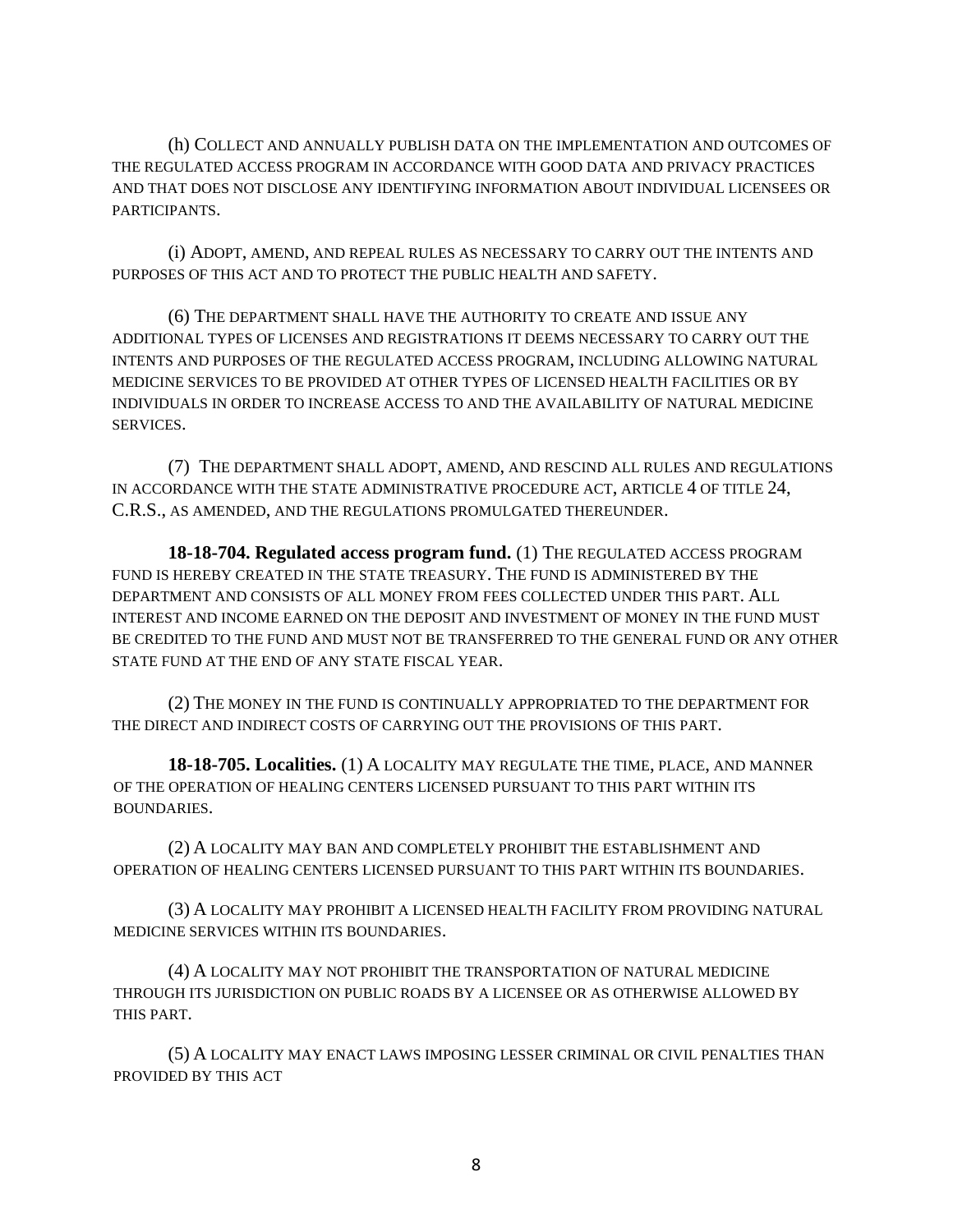**18-18-706. Protections.** SUBJECT TO THE LIMITATIONS IN THIS PART, BUT NOTWITHSTANDING ANY OTHER PROVISION OF LAW:

(1) ACTIONS AND CONDUCT BY A LICENSEE, A LICENSEE'S EMPLOYEE, AND A LICENSEE'S AGENT, OR A FACILITATOR OR PARTICIPANT AS PERMITTED PURSUANT TO A LICENSE OR REGISTRATION ISSUED BY THE DEPARTMENT OR BY DEPARTMENT RULE, OR BY THOSE WHO ALLOW PROPERTY TO BE USED BY A LICENSEE, A LICENSEE'S EMPLOYEE, OR A LICENSEE'S AGENT, OR A FACILITATOR OR PARTICIPANT AS PERMITTED PURSUANT TO A LICENSE OR REGISTRATION ISSUED BY THE DEPARTMENT OR BY DEPARTMENT RULE, ARE NOT UNLAWFUL AND SHALL NOT BE AN OFFENSE UNDER STATE LAW, OR THE LAWS OF ANY LOCALITY WITHIN THE STATE, OR BE SUBJECT TO A CIVIL FINE, PENALTY, OR SANCTION, OR BE A BASIS FOR DETENTION, SEARCH, OR ARREST, OR TO DENY ANY RIGHT OR PRIVILEGE, OR TO SEIZE OR FORFEIT ASSETS UNDER STATE LAW OR THE LAWS OF ANY LOCALITY WITHIN THE STATE.

(2) NO CONTRACT IS UNENFORCEABLE ON THE BASIS THAT NATURAL MEDICINES, AS ALLOWED UNDER THIS ACT, ARE PROHIBITED BY FEDERAL LAW.

(3) A HOLDER OF A PROFESSIONAL OR OCCUPATIONAL LICENSE OR CERTIFICATION IS NOT SUBJECT TO PROFESSIONAL DISCIPLINE OR LOSS OF A PROFESSIONAL LICENSE OR CERTIFICATION FOR PROVIDING ADVICE OR SERVICES ARISING OUT OF OR RELATED TO NATURAL MEDICINE LICENSES OR APPLICATIONS FOR LICENSES ON THE BASIS THAT NATURAL MEDICINES ARE PROHIBITED BY FEDERAL LAW.

(4) NOTHING IN THIS SECTION SHALL BE CONSTRUED OR INTERPRETED TO PREVENT THE DEPARTMENT FROM ENFORCING ITS RULES AND REGULATIONS AGAINST A LICENSEE OR TO LIMIT A STATE OR LOCAL LAW ENFORCEMENT AGENCY'S ABILITY TO INVESTIGATE UNLAWFUL ACTIVITY IN RELATION TO A LICENSED PREMISES.

**18-18-707. Personal Use.** (1) SUBJECT TO THE LIMITATIONS IN THIS PART, BUT NOTWITHSTANDING ANY OTHER PROVISION OF LAW, THE FOLLOWING ACTS ARE NOT AN OFFENSE UNDER STATE LAW OR THE LAWS OF ANY LOCALITY WITHIN THE STATE OR SUBJECT TO A CIVIL FINE, PENALTY, OR SANCTION, OR THE BASIS FOR DETENTION, SEARCH, OR ARREST, OR TO DENY ANY RIGHT OR PRIVILEGE, OR TO SEIZE OR FORFEIT ASSETS UNDER STATE LAW OR THE LAWS OF ANY LOCALITY, IF THE PERSONS IS AT LEAST TWENTY-ONE (21) YEARS OF AGE OR OLDER:

(a) POSSESSING, STORING, USING, PROCESSING, TRANSPORTING, PURCHASING, OBTAINING, INGESTING, OR GIVING AWAY NATURAL MEDICINE WITHOUT RENUMERATION TO A PERSON TWENTY-ONE (21) YEARS OF AGE OR OLDER NOT MORE THAN AN ALLOWABLE AMOUNT OF A NATURAL MEDICINE.

(b) POSSESSING, GROWING, CULTIVATING, OR PROCESSING PLANTS OR FUNGI CAPABLE OF PRODUCING NATURAL MEDICINE FOR PERSONAL USE, PROVIDED THAT THE PLANTS AND FUNGI AND ANY NATURAL MEDICINE PRODUCED IN EXCESS OF AN ALLOWABLE AMOUNT ARE KEPT AT THE PERSON'S HOME OR OTHER PRIVATE RESIDENCE, OR UPON THE GROUNDS OF THAT HOME OR PRIVATE RESIDENCE AND ARE SECURE FROM ACCESS BY A PERSON YOUNGER THAN TWENTY-ONE (21) YEARS OF AGE; AND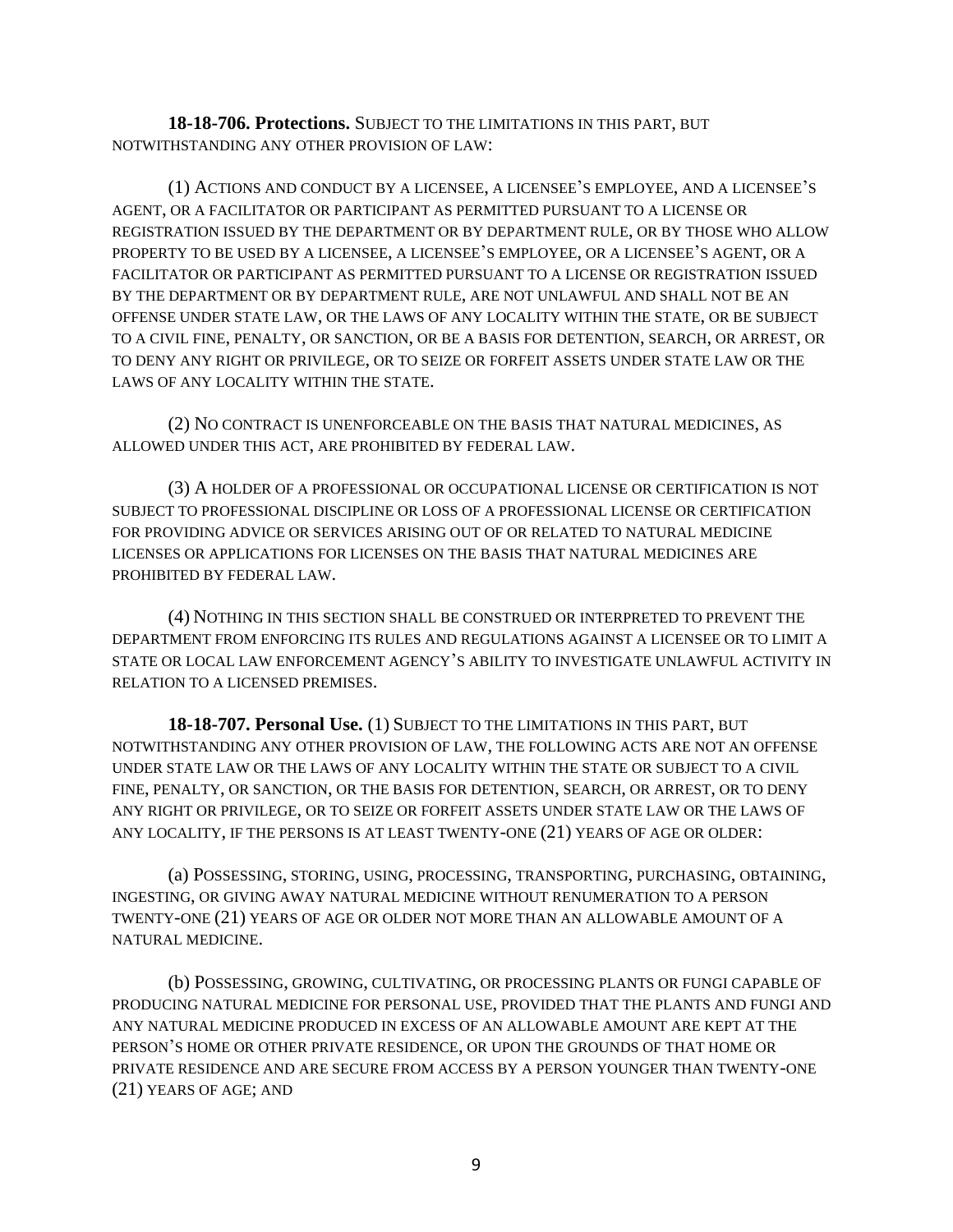(c) ASSISTING ANOTHER PERSON WHO IS TWENTY-ONE (21) YEARS OF AGE OR OLDER, OR ALLOWING PROPERTY TO BE USED, IN ANY OF THE ACTIONS OR CONDUCT PERMITTED UNDER SUBDIVISION (1).

(d) CONDUCT PERMITTED BY THIS PART SHALL NOT, BY ITSELF, BE THE BASIS FOR PUNISHING OR OTHERWISE PENALIZING A PERSON CURRENTLY UNDER PAROLE, PROBATION, OR OTHER STATE SUPERVISION, OR RELEASED AWAITING TRIAL OR OTHER HEARING.

(e) CONDUCT PERMITTED BY THIS PART SHALL NOT, BY ITSELF, BE THE BASIS FOR DETENTION, SEARCH, OR ARREST; AND THE POSSESSION OR SUSPICION OF POSSESSION OF NATURAL MEDICINE WITHOUT EVIDENCE OF QUANTITY IN EXCESS OF THE ALLOWABLE AMOUNT, OR THE POSSESSION OF MULTIPLE CONTAINERS OF NATURAL MEDICINE WITHOUT EVIDENCE OF QUANTITY IN EXCESS OF THE ALLOWABLE AMOUNT SHALL NOT INDIVIDUALLY OR IN COMBINATION WITH EACH OTHER CONSTITUTE REASONABLY ARTICULABLE SUSPICION OF A CRIME. NATURAL MEDICINES AS PERMITTED BY THIS PART ARE NOT CONTRABAND NOR SUBJECT TO SEIZURE AND SHALL NOT BE HARMED OR DESTROYED.

(f) CONDUCT PERMITTED BY THIS PART SHALL NOT, BY ITSELF, BE THE BASIS TO DENY ELIGIBILITY FOR ANY PUBLIC ASSISTANCE PROGRAM, UNLESS REQUIRED BY FEDERAL LAW.

(g) FOR THE PURPOSES OF MEDICAL CARE, INCLUDING ORGAN TRANSPLANTS, CONDUCT PERMITTED BY THIS PART DOES NOT CONSTITUTE THE USE OF AN ILLICIT SUBSTANCE OR OTHERWISE DISQUALIFY A PERSON FROM MEDICAL CARE OR MEDICAL INSURANCE.

(2) NOTHING IN THIS SECTION SHALL BE CONSTRUED OR INTERPRETED TO PERMIT A PERSON TO GIVE AWAY ANY AMOUNT OF NATURAL MEDICINE AS PART OF A BUSINESS PROMOTION OR OTHER COMMERCIAL ACTIVITY. THIS PROVISION DOES NOT PRECLUDE THE CHARITABLE DONATION OF NATURAL MEDICINE, PAYMENT FOR HARM REDUCTION SERVICES, PAYMENT FOR THERAPY SERVICES, OR LIMIT THE ABILITY OF A HEALING CENTER OR INDIVIDUAL TO DONATE NATURAL MEDICINE OR PROVIDE NATURAL MEDICINE AT REDUCED COST CONSISTENT WITH DEPARTMENT REGULATIONS.

(3) FOR THE PURPOSE OF THIS PART, "ALLOWABLE AMOUNT" MEANS NOT MORE THAN FOUR (4) GRAMS OF THE ACTIVE PSYCHOACTIVE SUBSTANCE OF EACH NATURAL MEDICINE. "ALLOWABLE AMOUNT" DOES NOT INCLUDE THE WEIGHT OF ANY MATERIAL OF WHICH THE NATURAL MEDICINE IS A PART, INCLUDING DRIED FUNGUS OR PLANT MATERIAL, OR TO WHICH THE SUBSTANCE IS ADDED, DISSOLVED, HELD IN SOLUTION, OR SUSPENDED, OR ANY INGREDIENT OR MATERIAL COMBINED WITH THE NATURAL MEDICINE SPECIFIED IN THIS PART TO PREPARE TOPICAL OR ORAL ADMINISTRATIONS, FOOD, DRINK, OR OTHER PRODUCTS.

(4) FOR THE PURPOSE OF THIS PART, "PERSONAL USE" MEANS ALL THE ACTIONS AND CONDUCT PERMITTED BY A PERSON WHO IS TWENTY-ONE (21) YEARS OF AGE OR OLDER UNDER THIS SECTION.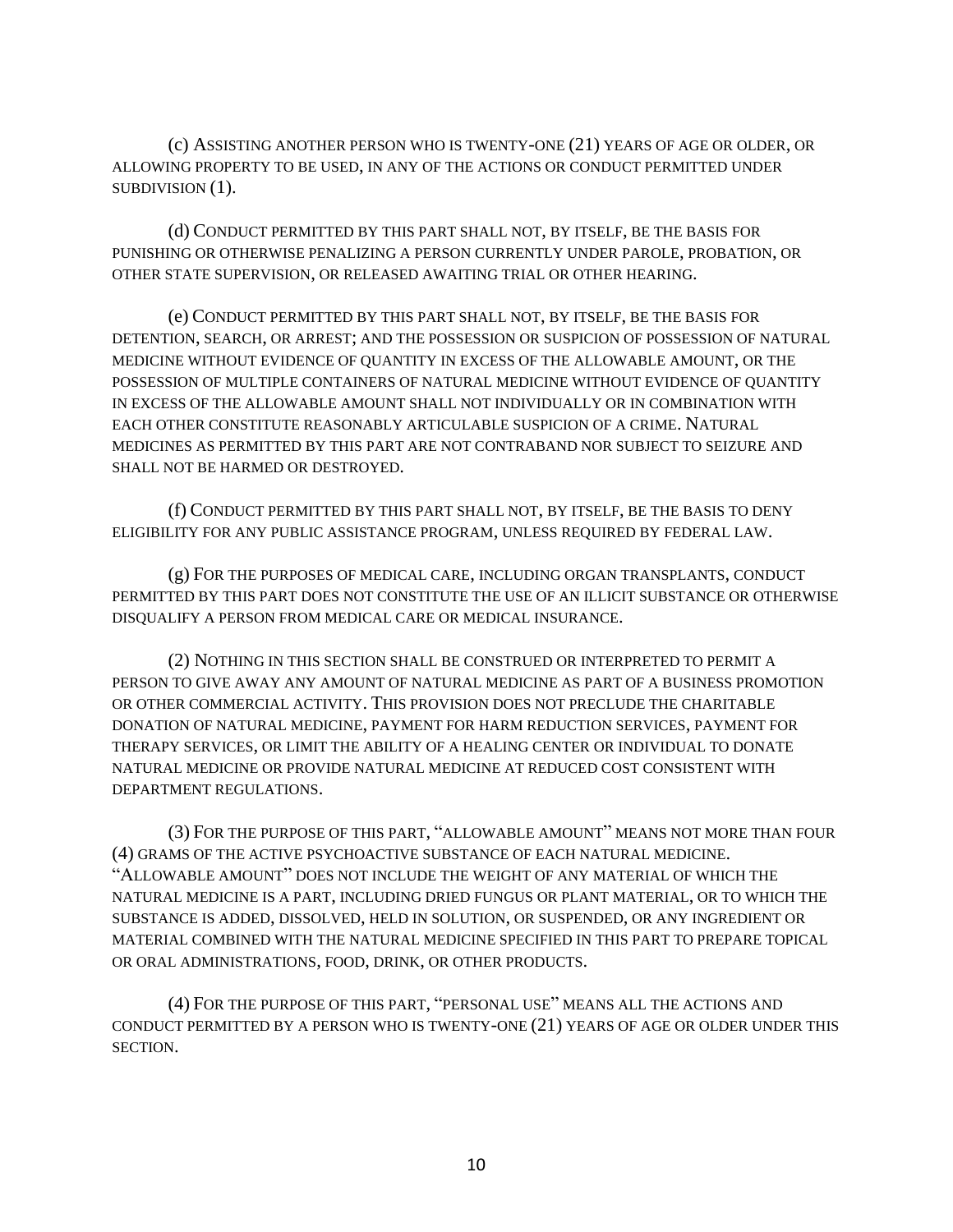**18-18-708. Personal use penalties.** (1) UNLESS OTHERWISE PROVIDED BY SUBSECTION (2) OF THIS SECTION, A PERSON WHO IS UNDER TWENTY-ONE (21) YEARS OF AGE WHO POSSESSES, USES, INGESTS, INHALES, TRANSPORTS NOT MORE THAN THE ALLOWABLE AMOUNT OF NATURAL MEDICINE FOR ADULTS TWENTY-ONE (21) YEARS OF AGE OR OLDER BY § 18-18-706 OF THIS PART OR POSSESSES, GIVES AWAY WITHOUT RENUMERATION, OR GIVES AWAY WITHOUT RENUMERATION NATURAL MEDICINE PARAPHERNALIA IS SUBJECT TO A DRUG PETTY OFFENSE, AND UPON CONVICTION THEREOF, SHALL BE SUBJECT ONLY TO A PENALTY OF NO MORE THAN FOUR (4) HOURS OF DRUG EDUCATION OR COUNSELING PROVIDED AT NO COST TO THE PERSON.

(2) TO THE EXTENT SUBSECTION (1) ESTABLISHES A PENALTY FOR CONDUCT NOT OTHERWISE PROHIBITED BY LAW OR ESTABLISHES A PENALTY THAT IS GREATER THAN EXISTS ELSEWHERE IN LAW FOR THE CONDUCT SET FORTH IN SUBPARAGRAPH (1), THE PENALTIES IN SUBSECTION (1) SHALL NOT APPLY.

(3) A PERSON WHO CULTIVATES NATURAL MEDICINES THAT ARE NOT SECURE FROM ACCESS BY A PERSON YOUNGER THAN TWENTY-ONE (21) YEARS OF AGE IN VIOLATION OF 18-18-706(1)(b) IS SUBJECT TO A CIVIL FINE NOT EXCEEDING TWO-HUNDRED AND FIFTY DOLLARS.

(4) A PERSON WHO POSSESSES NOT MORE THAN TWICE THE ALLOWABLE AMOUNT OF NATURAL MEDICINE, OR DELIVERS WITHOUT CONSIDERATION NOT MORE THAN TWICE THE ALLOWABLE AMOUNT OF NATURAL MEDICINE TO A PERSON WHO IS AT LEAST TWENTY-ONE (21) YEARS OF AGE OR OLDER, IS SUBJECT TO A CIVIL FINE NOT EXCEEDING TWO HUNDRED AND FIFTY DOLLARS AND FORFEITURE OF THE NATURAL MEDICINE IN EXCESS OF THE ALLOWABLE AMOUNT.

(5) A PERSON SHALL NOT BE SUBJECT TO ANY ADDITIONAL FEES, FINES, OR OTHER PENALTIES FOR THE VIOLATIONS ADDRESSED IN THIS SECTION OTHER THAN THOSE SET FORTH IN THIS SECTION. FURTHER, A PERSON SHALL NOT BE SUBJECT TO INCREASED PUNISHMENT FOR ANY OTHER CRIME ON THE BASIS OF THEIR HAVING UNDERTAKEN CONDUCT PERMITTED BY THIS PART.

**18-18-709. Limitations.** THIS ACT MAY NOT BE CONSTRUED:

(1) TO PERMIT A PERSON TO DRIVE OR OPERATE A MOTOR VEHICLE, BOAT, VESSEL, AIRCRAFT, OR OTHER VEHICLE OR DEVICE USED FOR TRANSPORTATION UNDER THE INFLUENCE OF NATURAL MEDICINE.

(2) TO PERMIT A PERSON TO USE OR POSSESS NATURAL MEDICINE IN A SCHOOL, DETENTION FACILITY, OR PUBLIC BUILDING.

(3) TO PERMIT A PERSON TO INGEST NATURAL MEDICINES IN A PUBLIC PLACE, OTHER THAN A PLACE LICENSED OR OTHERWISE PERMITTED BY THE DEPARTMENT FOR SUCH USE.

(4) TO PERMIT THE TRANSFER OF NATURAL MEDICINE, WITH OR WITHOUT RENUMERATION, TO A PERSON UNDER THE AGE OF TWENTY-ONE (21) YEARS OR TO ALLOW A PERSON UNDER THE AGE OF TWENTY-ONE (21) YEARS TO USE OR POSSESS NATURAL MEDICINE.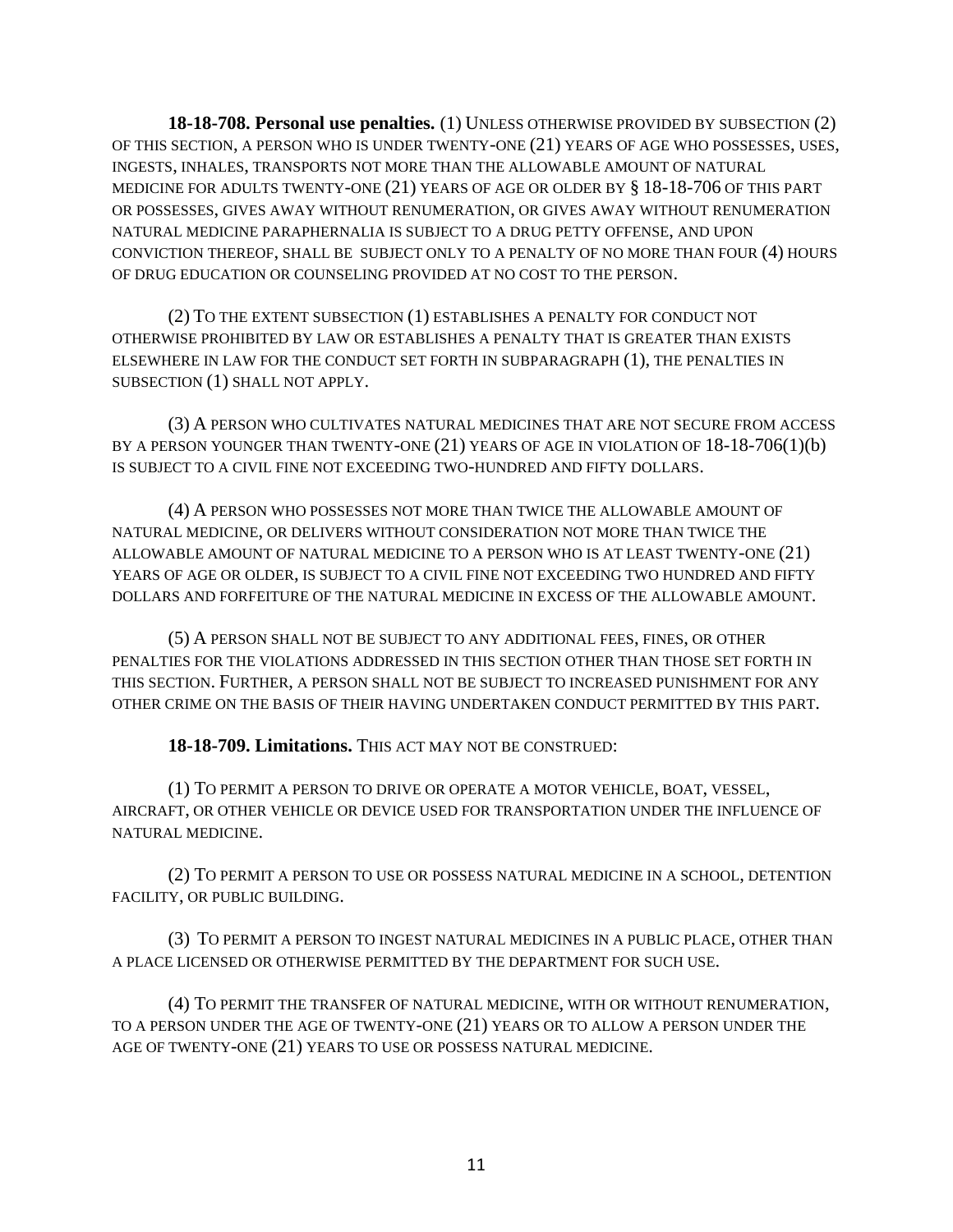(5) TO REQUIRE A GOVERNMENT MEDICAL ASSISTANCE PROGRAM OR PRIVATE HEALTH INSURER TO REIMBURSE A PERSON FOR COSTS OF PURCHASING NATURAL MEDICINE;

(6) TO REQUIRE AN EMPLOYER TO PERMIT OR ACCOMMODATE THE USE, CONSUMPTION, POSSESSION, TRANSFER, DISPLAY, TRANSPORTATION, OR GROWING OF NATURAL MEDICINES IN THE WORKPLACE OR TO AFFECT THE ABILITY OF EMPLOYERS TO HAVE POLICIES RESTRICTING THE USE OF NATURAL MEDICINES BY EMPLOYEES;

(7) TO AMEND OR AFFECT STATE OR FEDERAL LAW PERTAINING TO LANDLORD-TENANT MATTERS;

(8) TO PROHIBIT A RECIPIENT OF A FEDERAL GRANT OR AN APPLICANT FOR A FEDERAL GRANT FROM PROHIBITING THE USE, CONSUMPTION, POSSESSION, TRANSFER, DISPLAY, TRANSPORTATION, OR GROWING OF NATURAL MEDICINES TO THE EXTENT NECESSARY TO SATISFY FEDERAL REQUIREMENTS FOR THE GRANT;

(9) TO PROHIBIT A PARTY TO A FEDERAL CONTRACT OR A PERSON APPLYING TO BE A PARTY TO A FEDERAL CONTRACT FROM PROHIBITING ANY ACT PERMITTED HEREIN TO THE EXTENT NECESSARY TO COMPLY WITH THE TERMS AND CONDITIONS OF THE CONTRACT OR TO SATISFY FEDERAL REQUIREMENTS FOR THE CONTRACT;

(10) TO REQUIRE A PERSON TO VIOLATE A FEDERAL LAW; OR

(11) TO EXEMPT A PERSON FROM A FEDERAL LAW OR OBSTRUCT THE ENFORCEMENT OF A FEDERAL LAW.

**SECTION 2:** In Colorado Revised Statutes, **amend** subsection (1) of 18-18-403.5 as follows:

(1) Except as authorized by part 1 or 3 of article 280 of title 12, part 2 of article 80 of title 27, section 18-1-711, [section 18-18-428\(1\)\(b\),](https://1.next.westlaw.com/Link/Document/FullText?findType=L&pubNum=1000517&cite=COSTS18-18-428&originatingDoc=NDE5BF6A05A6F11EA99CEE2EE8F0EE862&refType=SP&originationContext=document&transitionType=DocumentItem&ppcid=703f958d3d9247da9d8ff619e2da1975&contextData=(sc.Category)#co_pp_a20b0000590b0) or part 2 or 3 of this article 18 OR THE NATURAL MEDICINE AND HEALTH ACT OF 2022, it is unlawful for a person knowingly to possess a controlled substance.

**SECTION 3:** In Colorado Revised Statutes, **amend** subsection (1)(a) of 18-18-404 as follows:

(1)(a) Except as is otherwise provided for offenses concerning marijuana and marijuana concentrate in [sections 18-18-406](https://1.next.westlaw.com/Link/Document/FullText?findType=L&pubNum=1000517&cite=COSTS18-18-406&originatingDoc=NBFC40F200C2411E3BF1D9127FA30FE9C&refType=LQ&originationContext=document&transitionType=DocumentItem&ppcid=07335cad070e4c3db68006be97732be9&contextData=(sc.Category)) and [18-18-406.5](https://1.next.westlaw.com/Link/Document/FullText?findType=L&pubNum=1000517&cite=COSTS18-18-406.5&originatingDoc=NBFC40F200C2411E3BF1D9127FA30FE9C&refType=LQ&originationContext=document&transitionType=DocumentItem&ppcid=07335cad070e4c3db68006be97732be9&contextData=(sc.Category)) OR BY THE NATURAL MEDICINE AND HEALTH ACT OF 2022, any person who uses any controlled substance, except when it is dispensed by or under the direction of a person licensed or authorized by law to prescribe, administer, or dispense the controlled substance for bona fide medical needs, commits a level 2 drug misdemeanor.

**SECTION 4:** In Colorado Revised Statutes, **amend** subsection (1)(a) of 18-18-405 as follows: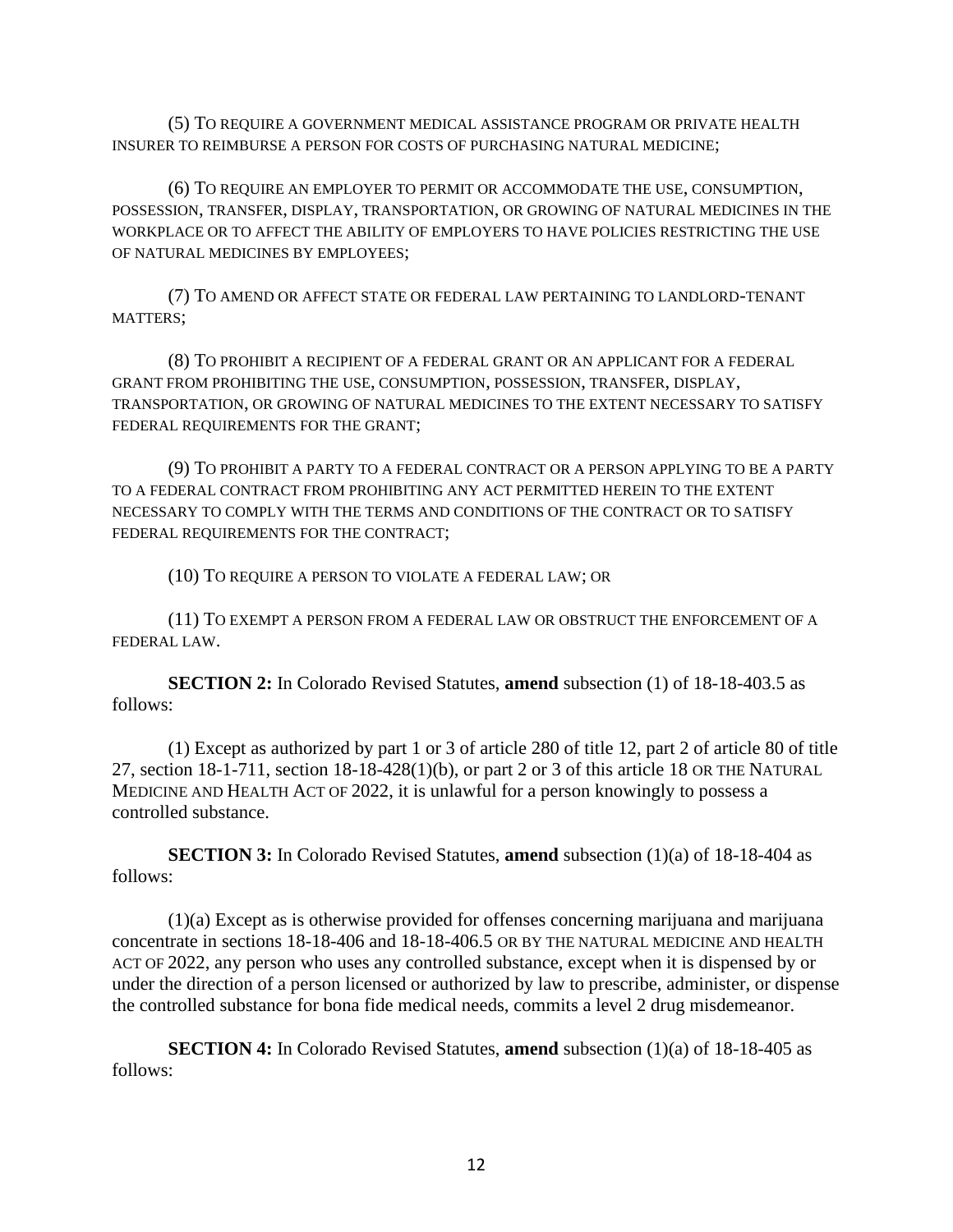(1)(a) Except as authorized by part 1 of article 280 of title 12, part 2 of article 80 of title 27, or part 2 or 3 of this article 18 OR BY THE NATURAL MEDICINE AND HEALTH ACT OF 2022, it is unlawful for any person knowingly to manufacture, dispense, sell, or distribute, or to possess with intent to manufacture, dispense, sell, or distribute, a controlled substance; or induce, attempt to induce, or conspire with one or more other persons, to manufacture, dispense, sell, distribute, or possess with intent to manufacture, dispense, sell, or distribute, a controlled substance; or possess one or more chemicals or supplies or equipment with intent to manufacture a controlled substance.

**SECTION 5:** In Colorado Revised Statutes, **amend** 18-18-410 as follows:

EXCEPT AS PERMITTED BY THE NATURAL MEDICINE AND HEALTH ACT OF 2022, ANY Any store, shop, warehouse, dwelling house, building, vehicle, boat, or aircraft or any place whatsoever which is frequented by controlled substance addicts for the unlawful use of controlled substances or which is used for the unlawful storage, manufacture, sale, or distribution of controlled substances is declared to be a class 1 public nuisance and subject to the provisions of [section 16-13-303, C.R.S.](https://1.next.westlaw.com/Link/Document/FullText?findType=L&pubNum=1000517&cite=COSTS16-13-303&originatingDoc=N5C22EE10DBDD11DB8D12B2375E34596F&refType=LQ&originationContext=document&transitionType=DocumentItem&ppcid=40da65f41146492ea9a1e386ce3a150f&contextData=(sc.Category)) Any real or personal property which is seized or confiscated as a result of an action to abate a public nuisance shall be disposed of pursuant to part 7 of article 13 of title 16, C.R.S.

**SECTION 6:** In Colorado Revised Statutes, **add** subsection (5) to 18-18-411 as follows:

(5) A PERSON ACTING IN COMPLIANCE WITH THE NATURAL MEDICINE AND HEALTH ACT OF 2022 DOES NOT VIOLATE THIS SECTION.

**SECTION 7:** In Colorado Revised Statutes, **add** subsection (3) to 18-18-412.7 as follows:

(3) A PERSON ACTING IN COMPLIANCE WITH THE NATURAL MEDICINE AND HEALTH ACT OF 2022 DOES NOT VIOLATE THIS SECTION.

**SECTION 8:** In Colorado Revised Statutes, **add** subsection (1)(c) to 18-18-430.5 as follows:

(1) A person is exempt from sections 18-18-425 to 18-18-430 the person is:

(c) USING EQUIPMENT, PRODUCTS OR MATERIALS IN COMPLIANCE WITH THE NATURAL MEDICINE AND HEALTH ACT OF 2022. THE MANUFACTURE, POSSESSION, AND DISTRIBUTION OF SUCH EQUIPMENT, PRODUCTS, OR MATERIALS SHALL BE AUTHORIZED WITHIN THE MEANING OF 21 USC 863 (f).

**SECTION 9:** In Colorado Revised Statutes, **add** subsection (9) to 16-13-303 as follows:

(9) A PERSON ACTING IN COMPLIANCE WITH THE NATURAL MEDICINE AND HEALTH ACT OF 2022 DOES NOT VIOLATE THIS SECTION.